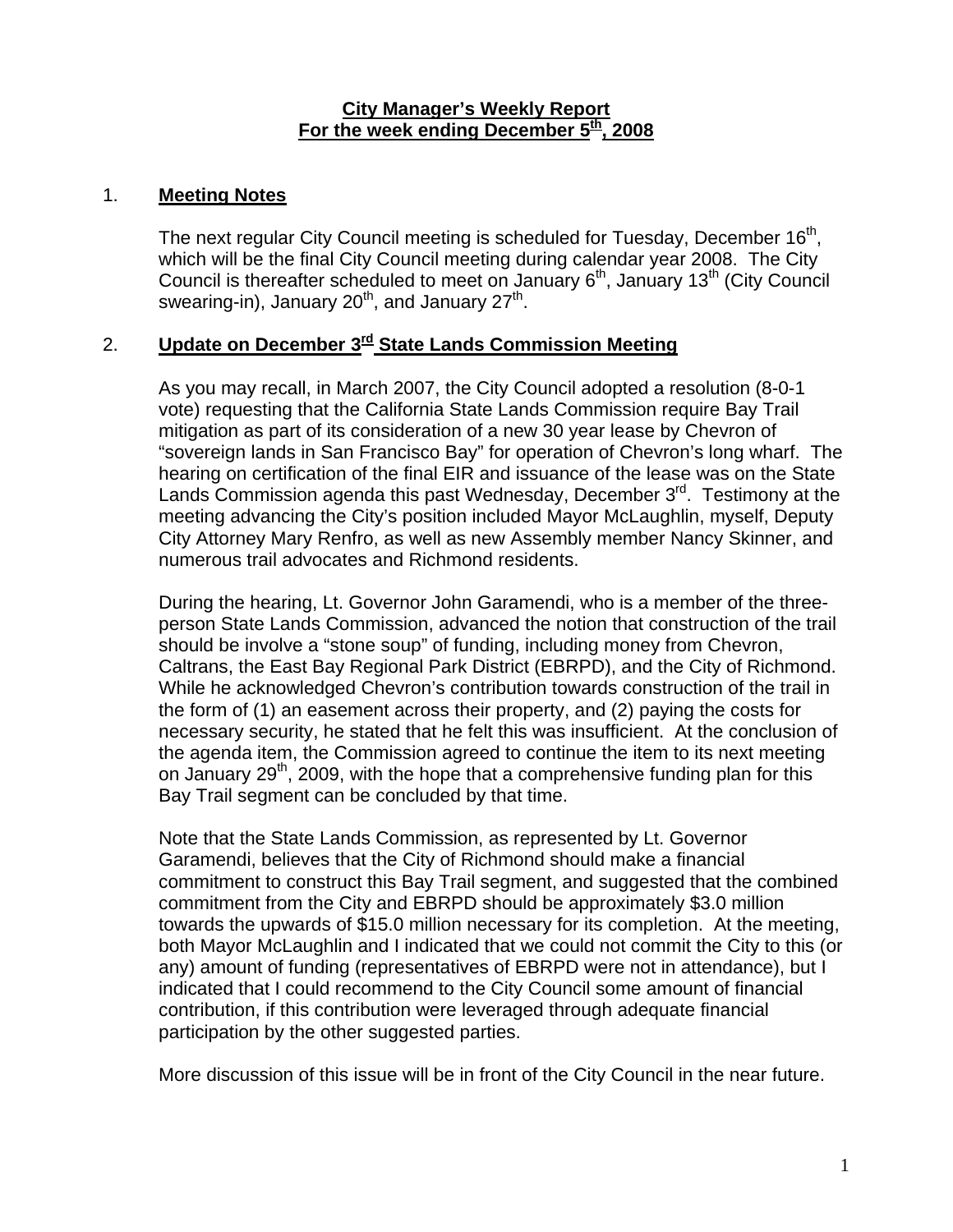# 3. **Ford Plant Performance Receives Rave Reviews in the** *Wall Street Journal*

On December 4th, there was an article in the *Leisure and Arts* section of the *Wall Street Journal* that reviewed Cal Performances' Merce Cunningham dance event that was held in the Craneway Pavilion of the Ford Assembly Building. I have attached a copy of this article for your ready reference [\(http://ca](http://ca-richmond.civicplus.com/DocumentView.asp?DID=3999)[richmond.civicplus.com/DocumentView.asp?DID=3999\)](http://ca-richmond.civicplus.com/DocumentView.asp?DID=3999). While providing a very positive review of the performance, the article stated that "…the most eye-opening event of Cal Performances' season owed as much to the venue as to the dancing." It went on to describe the Ford Assembly Building Craneway as "…one of the most impressive architectural spaces in the Bay Area." In these troubled financial times, finally some good news appearing in the *Wall Street Journal*!

### 4. **Lawsuit Filed to Block Unconstitutional Raids of Redevelopment Funds**

As you may recall, the 2008-09 state budget included a one-time raid of \$350 million in redevelopment funds, which redevelopment agencies would be required to pay in spring 2009. This has a detrimental financial impact on the Richmond Redevelopment Agency in an amount in excess of \$3 million. As you know, the League of California Cities and the California Redevelopment Association (CRA) strongly opposed this raid and repeatedly warned state lawmakers and the Administration on behalf of its members that taking redevelopment funds to balance the state's budget is unconstitutional.

Yesterday the California Redevelopment Association and the City of Moreno Valley's Redevelopment Agency filed a lawsuit in Sacramento Superior Court seeking to block the legislation which authorizes the one-time raid of \$350 million in redevelopment funds. The lawsuit seeks both to invalidate this legislation and prohibit the state from forcing county auditors to divert redevelopment funds.

The lawsuit contends that state raids of redevelopment funds to balance the state's budget violate Article XVI, Section 16 of the constitution on multiple counts. First, the constitution requires that redevelopment funds can only be used to finance specified redevelopment activities. Diverting redevelopment funds to pay the state's obligations is therefore illegal. Second, raiding redevelopment funds could also unconstitutionally impair bond contracts.

The League of California Cities and the CRA believe that they have presented the courts with strong legal arguments, but these cases can take months or longer to resolve. We will continue to keep you informed of developments.

### 5. **Richmond's Newest Mural on Macdonald Avenue**

On Sunday, November 30<sup>th</sup> a group of people of all ages and cultures gathered on the 800 block of Macdonald Avenue near Harbour Way to watch a mural-inprogress. The crowd watched as artists painted and dancers performed the "robot" throughout the day. The subject of the mural, in progress for the past week, unfolded in response to input by the community as artist Sam Mulberry and his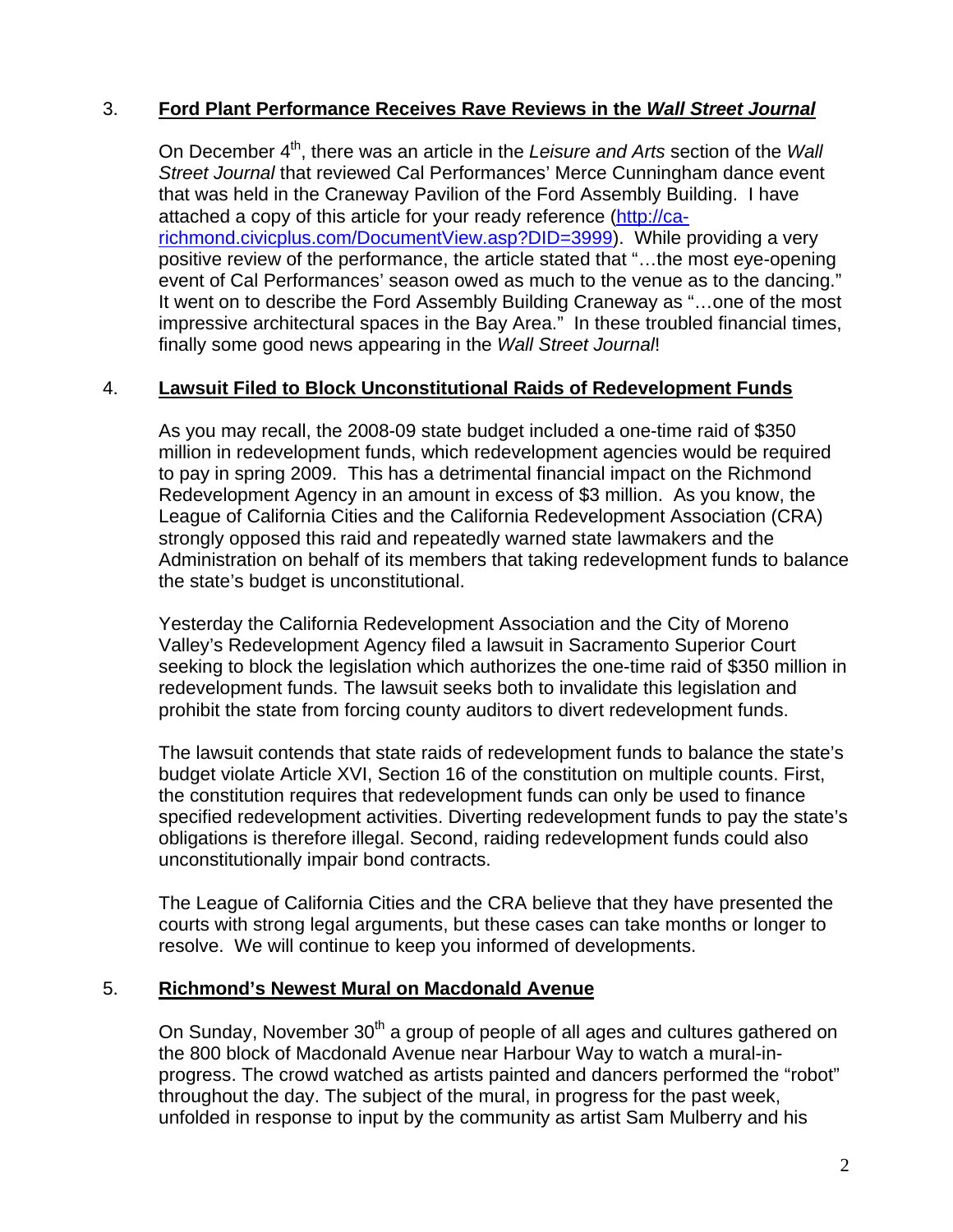crew worked. They met several hip hop dancers during the first days, which helped create the theme.

Original "Robotics" dancers -- some coming from as far away as the east coast and LA -- greeted each other at the event for the first time in years – happy to have the opportunity to dance together one more time. Local DJ (and Opportunity West's own) Darrell Goodbeer provided music all day, and food was donated by both the City of Richmond Arts & Culture Commission and a generous passerby, who contributed three king-sized boxes of Church's chicken and sodas when he saw what was going on.

The previous mural's theme at this site was butterflies (by artist Harold Beaulieu and the community) – signifying the loss of loved ones to violence. The new muralists honored this theme and added to it. LeRoy, a local artist who helped with the first mural is represented in a larger-than-life sized image on the new one…reading a book. Cultural themes from the African American and Latino communities are evident throughout the mural, which was completed today (Friday). Sam and his team, who paint murals all over the country, said they had never spent this long doing one, or connected more strongly with a community than they have in Richmond.

PAAC member, Fletcher Oakes offered his photographic services for several hours – capturing this community arts and cultural event. To see more photos go to [http://flickr.com/photos/fletcher\\_oakes/sets/72157610753494382/.](http://flickr.com/photos/fletcher_oakes/sets/72157610753494382/)

The mural and event were paid for by the Public Art fund, Library & Cultural Services.

# 6. **Richmond Planning Commission Actions of Note**

- The Planning Commission voted to recommend approval of a 127 unit apartment project for a parcel located at 3151 Garrity Way in the Hilltop area. The project will be presented to the City Council for review on December 16<sup>th</sup>. A General Plan amendment and re-zoning will be required.
- The Planning Commission approved a height variance that will permit temporary installation of two 166-foot meteorological towers that will enable Chevron to measure wind velocity and patterns at the refinery facility. The towers are less than 12 inches in diameter and will be nearly invisible from the edges of the refinery site.
- The Planning Commission approved the final development plan for Point Pinole Business Park. The new owner, Sares-Regis Group, plans to construct 642,000 square feet of new space in four additional buildings.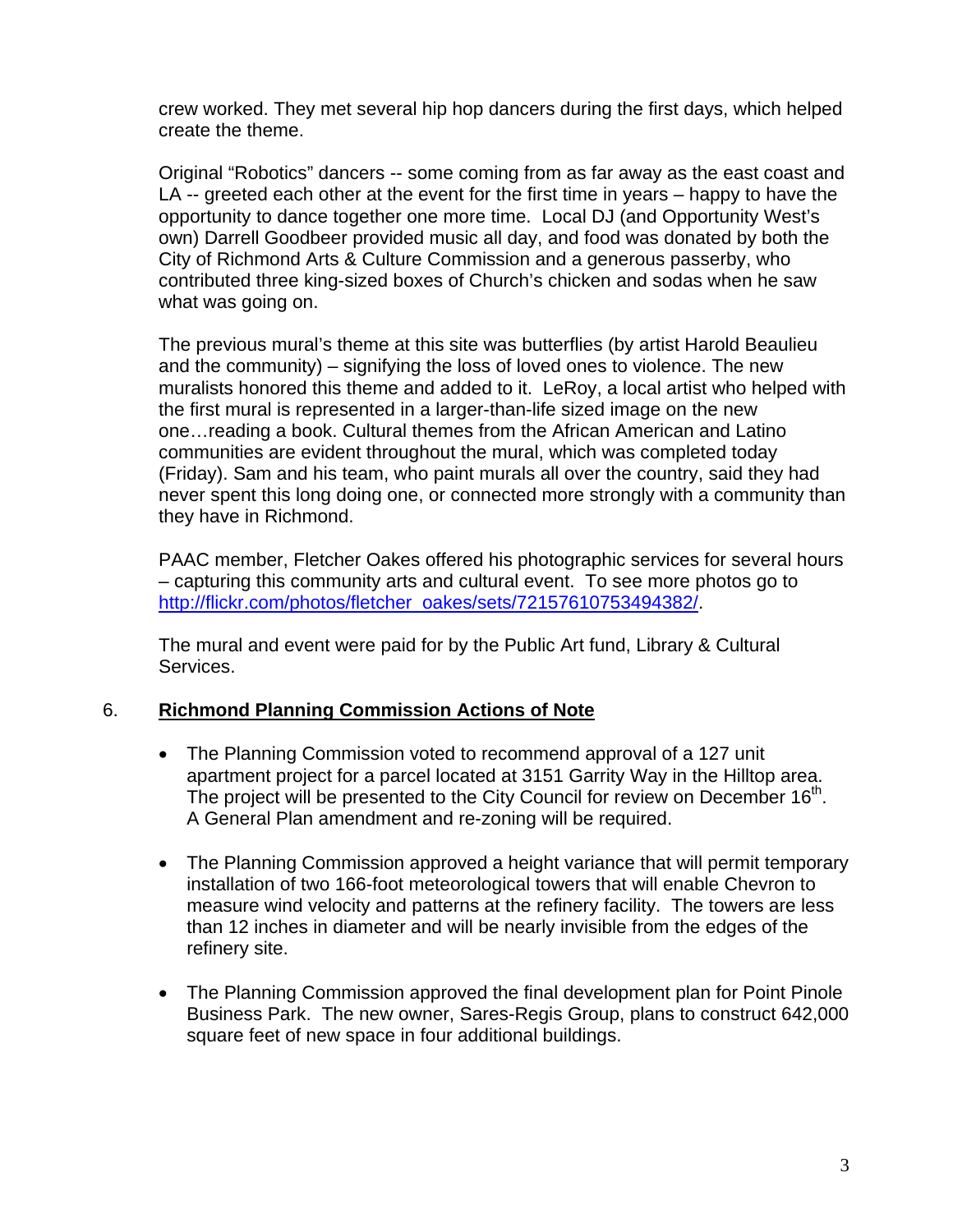# 7. **Training for Certified Green Building Professionals**

Planning and Building staff members are enrolling in a 16 hour training program to become 'Certified Green Building Professionals.' All staff members will be certified by May 2009.

# 8. **LEAPing Ahead**

During the month of November, several LEAP (literacy program) students met ambitious goals:

- Four students took the GED test in November and passed.
- Two students enrolled in trade schools.
- One student is now working at Expressions, the Emeryville-based animation institute, where he is being challenged by many more reading and writing assignments.
- Another student found employment and entered the Western Career Institute where she is engaged in forensic science work and criminal justice issues.

Many of the students who move ahead continue to come back to LEAP for additional support and to assist others.

Other interesting notes about LEAP include:

- There are several new community tutors, including an ex-professional baseball player and a retired mechanical engineer. They are working one-to-one with several of our students on basic math literacy and reading comprehension.
- There has also been an increase in Cal-Learn students. Many of them are very basic in their reading and math skills, and they are spending more than 4 hours a day at LEAP working to improve their skills, and doing well. Cal-Learn is a mandatory program for CalWORKs participants who receive cash assistance and are under 19 years of age, are pregnant or parenting, and have not yet completed their high school education. The Program requires participants to enroll in high school or an equivalency equivalent program, necessary to earn a high school diploma or its equivalent. The focus of Cal-Learn is to provide teens with the support they need to complete their high school education. LEAP serves adults age 16 and over who are out of school.

# 9. **The City's New Enterprise Resource Planning Software "Goes Live"**

On December 1<sup>st</sup>, the City completed the first of three "Go Live" dates in MUNIS, the new enterprise management information system, with the modules for General Ledger, Treasury Management, General Billing and Accounts Receivable, Accounts Payable, Purchasing, Project and Grants Accounting and Budget being successfully implemented. Phases two and three, scheduled to "Go Live" during early 2009 include Payroll and Human Resources, Work Orders, Fixed Assets, Inventory, and Contract Managements modules.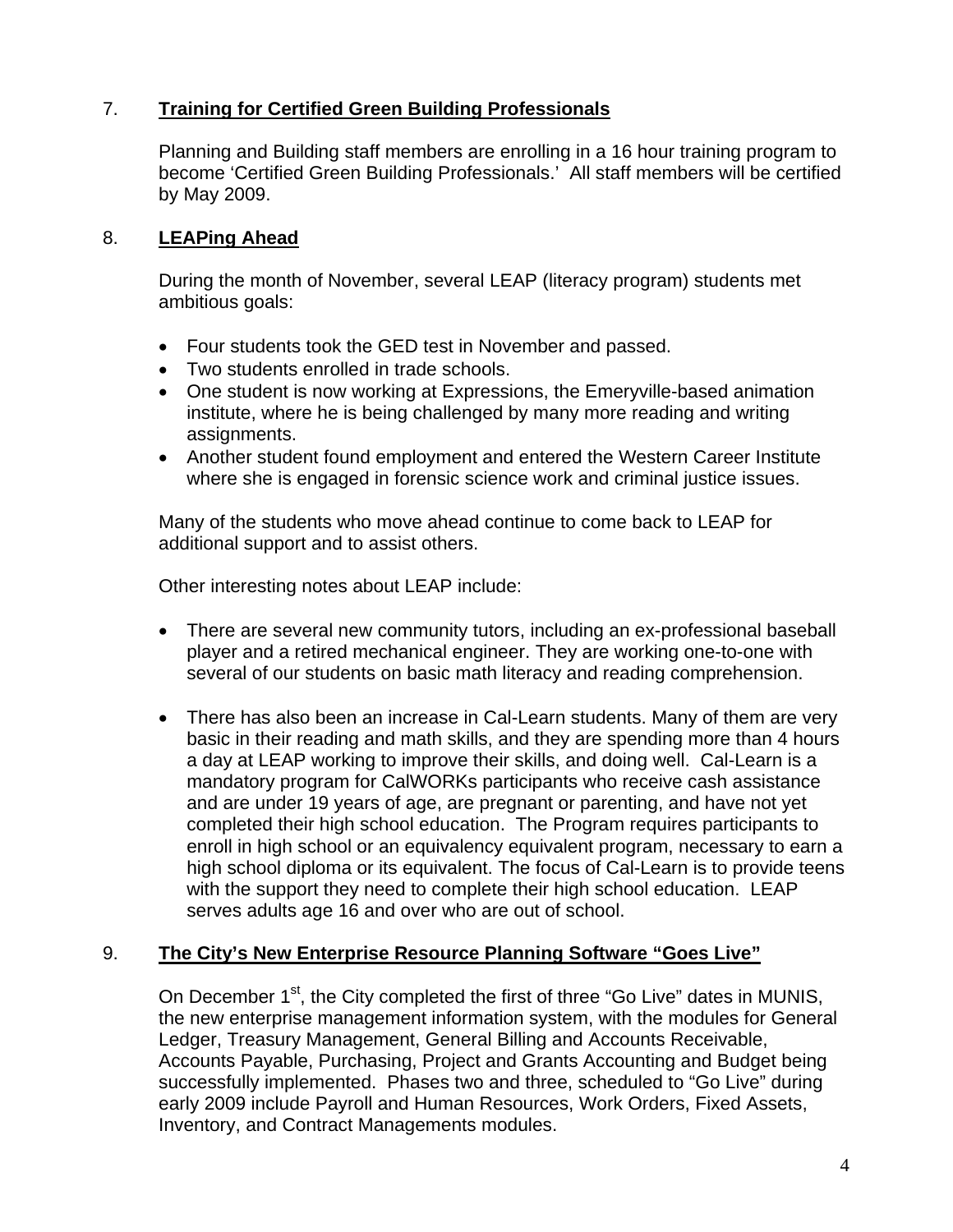Many staff members are working hard to complete this project on schedule, and I will keep you informed as their progress continues.

## 10. **Recreation Highlights**

The following are highlights from the Recreation Department for the current week:

- Annual Candy Cane Classic Basketball Tournament:Registration has begun for the annual Candy Cane Classic Basketball Tournament. Youth are invited to participate in 14 and under, 12 and under, and 10 and under age categories on December 27<sup>th</sup> and 28<sup>th</sup>, 2008. Qualifying games will be held at the Richmond Recreation Complex and the final games will be held at the Richmond PAL Gym and the newly remodeled Richmond Auditorium.
- Senior Center Thanksgiving Dinner: The Senior Center held its annual Thanksgiving dinner and over 120 community members were in attendance. The Richmond Fire Department served dinner to guests and turkeys and ducks were given out as raffle prizes. Participants also enjoyed dancing during the celebration.
- Weekly Qigong: The Annex Senior Center currently hosts a weekly free Qigong program taught by a community member. The class has been well received and after only two classes, enrollment has increased to 10 participants.
- Nutrition Program Transportation Services:The Recreation Department and the Paratransit Division met with Contra Costa County Nutrition Services and developed an agreement for the subsidization of transportation for seniors to the Nutrition Program.

# 11. **Public Works Highlights**

- Public Works completed the resurfacing of  $24<sup>th</sup>$  and  $26<sup>th</sup>$  Streets between McBride and Maricopa Avenues this week. Next week, Public Works will resurface South 34<sup>th</sup> and South 35<sup>th</sup> Streets in support of the "One Block at a Time" campaign.
- The Richmond Swim Center is closed to the public as of Thursday, December  $4<sup>th</sup>$  and continuing through December 10<sup>th</sup> to allow for forensic research and testing of the roof, electric, heating/ventilation and chlorination systems in preparation for construction plans for future facility repairs.

# 12. **Grand Opening of Trinity Plaza**

This past Thursday marked the grand opening of Trinity Plaza, which is a 66 unit low-income senior housing project that was developed by the Related Companies and Labor and Love Community Development Corporation, a Richmond-based not-